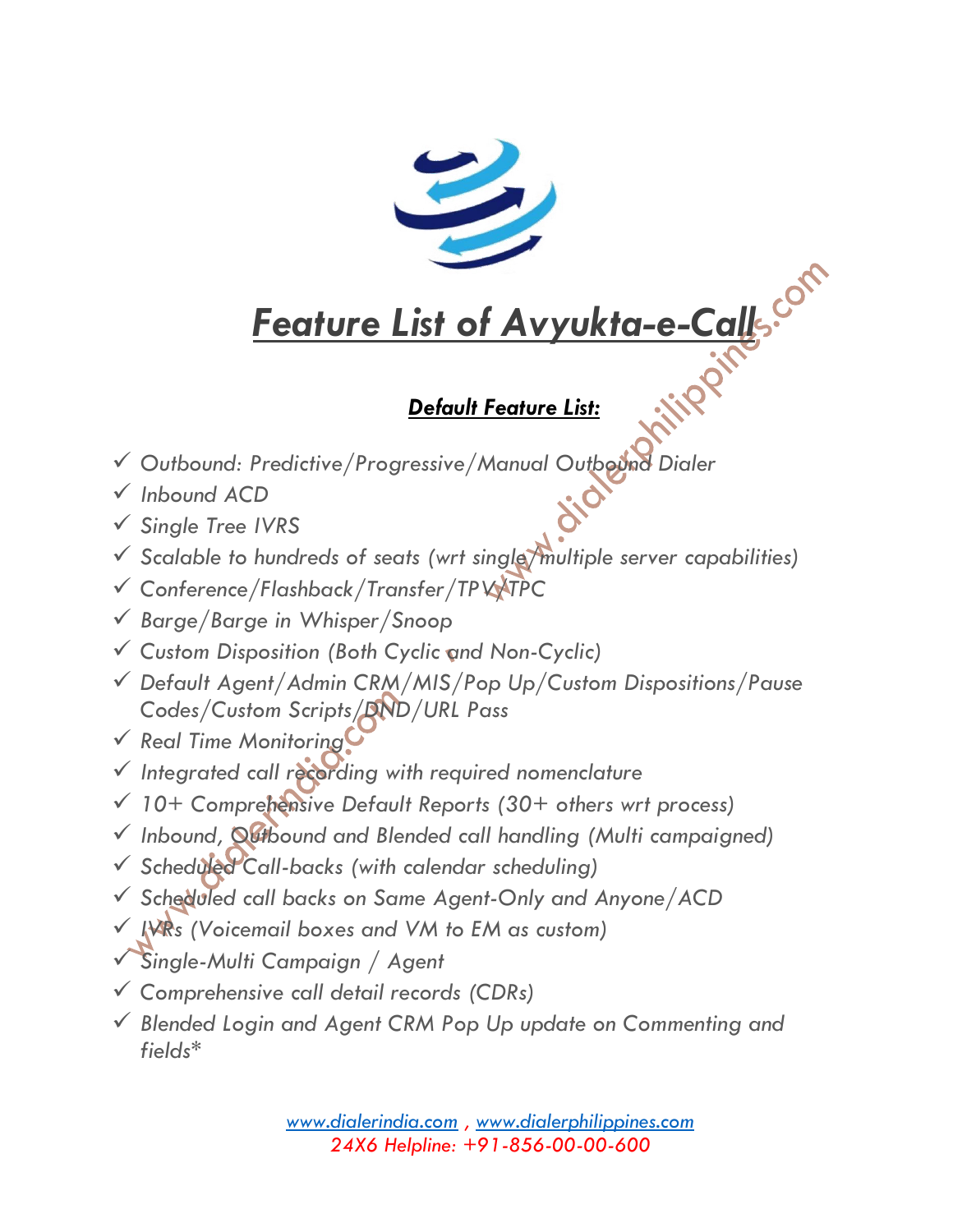- ✓ *Provision for an agent to call clients in succession from a database through a web-client*
- ✓ *Provision to display a script for the agent to read with fields like name, address, etc. filled-in*
- ✓ *Provision to set a campaign to auto-dial and send live calls to available agents*
- ✓ *Provision to dial predictively in a campaign with an adaptive dialing algorithm*
- ✓ *Provision to transfer calls with customer data to a closer/verifier on the local system or a remote Asterisk server*
- ✓ *Provision to open a custom web page with user data from the call, per campaign (Default if customer has already his own CRM, customized if client doesn't).*
- ✓ *Provision to autodial campaigns to start with a simple IVR then direct to agent*
- ✓ *Provision to broadcast dial to customers with a pre-recorded message*
- ✓ *Full DND / DNC / USA, UK and Canada call-compliance*
- ✓ *Provision to park the customer with custom music per campaign*
- ✓ *Provision to set outbound CallerID per campaign or per list*
- ✓ *Provision to take inbound calls gathering CallerID*
- ✓ *Provision to function as an ACD for inbound and fronter/closer verification calls*
- ✓ *Provision to have an agent take both inbound and outbound calls in one session(blended)*
- ✓ *Provision to start and stop recording an agent's calls at any time*
- ✓ *Provision to automatically record all calls*
- ✓ *Provision to manually or automatically call up to two other customer numbers for the same lead*

✓ *Provision to schedule a call back with a customer as either any-agent or agent-specific*

- ✓ *Provision for Custom CLI Display (Only valid ANI as per compliance policies)*
- ✓ *Provision in Manual dial mode to preview leads before dialing*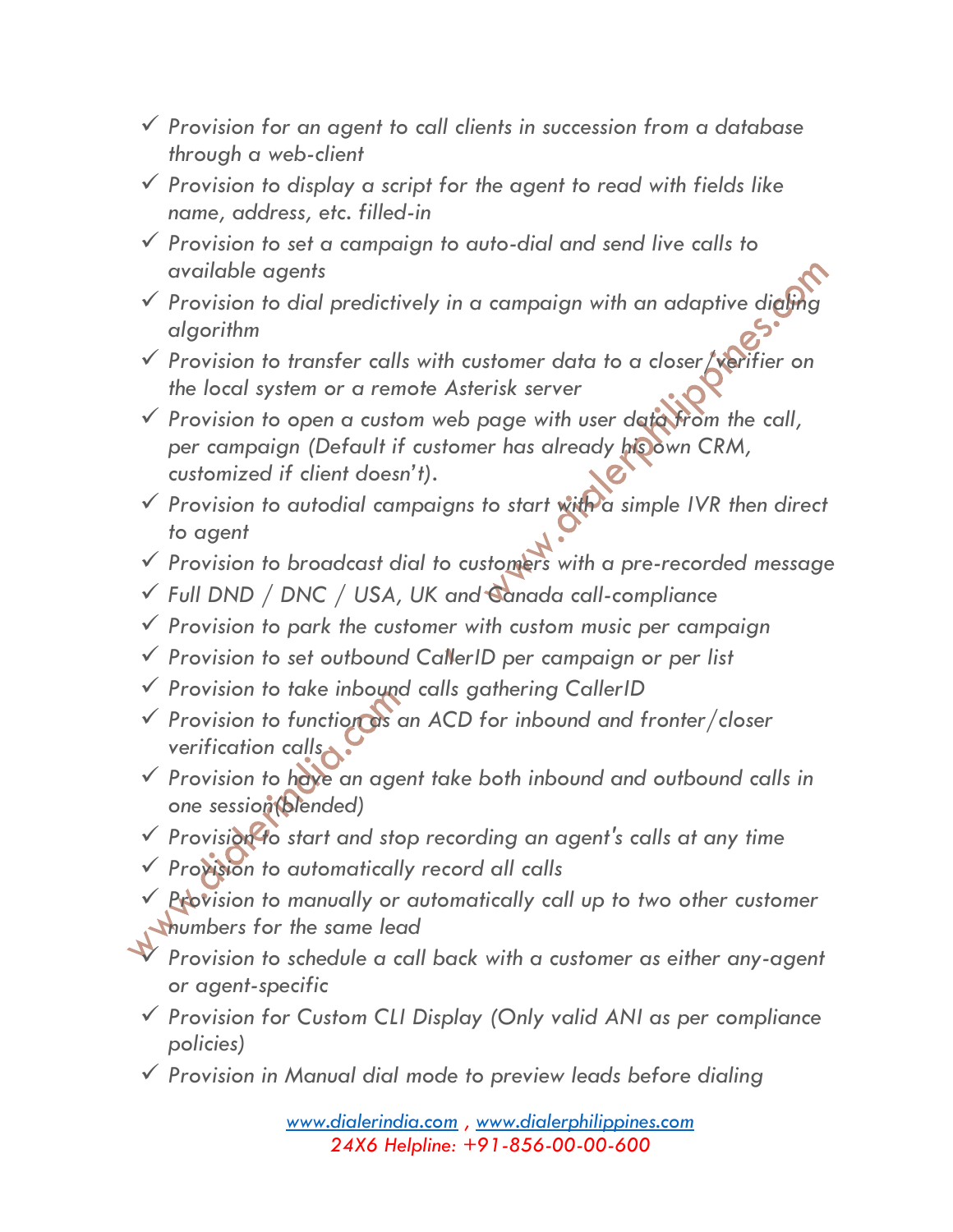- ✓ *Definable Agent Wrap-up-time per campaign*
- ✓ *Provision to add custom call dispositions per campaign*
- ✓ *Recycling specified status calls at specified interval without list resetting*
- ✓ *Custom Time Zone dialing restrictions including /state/ day-of-theweek / Dialing with Answering Machine Detection, also playing a message for AM calls*
- ✓ *Option of a drop timer with safe-harbour message for FTC compliance / Variable drop call percentage when dialing predictively for FTC compliance*
- ✓ *System-wise and per-campaign DNC lists that can optionally be activated per campaign*
- ✓ *All calls are logged and statuses of calls are logged as well as agent time breakdowns*
- ✓ *Several real-time and summary reports available*
- ✓ *Real-time campaign display screens*
- ✓ *3rd party conferencing (with DTMF macros and number pre-sets)*
- ✓ *3rd party blind call transfer / 3rd party conferencing with agent drop-off*
- ✓ *Estimated hold time, place in line, overflow queues and several other inbound-only features*
- ✓ *Single agent call queueing*
- ✓ *Provision for managers to listen-in on agent conversations*
- ✓ *Provision for managers to enter conversations with agents and customers*
- ✓ *Provision for managers to change the selected queues for an agent*
	- **Provision for agents to select a Pause Code when they are not active**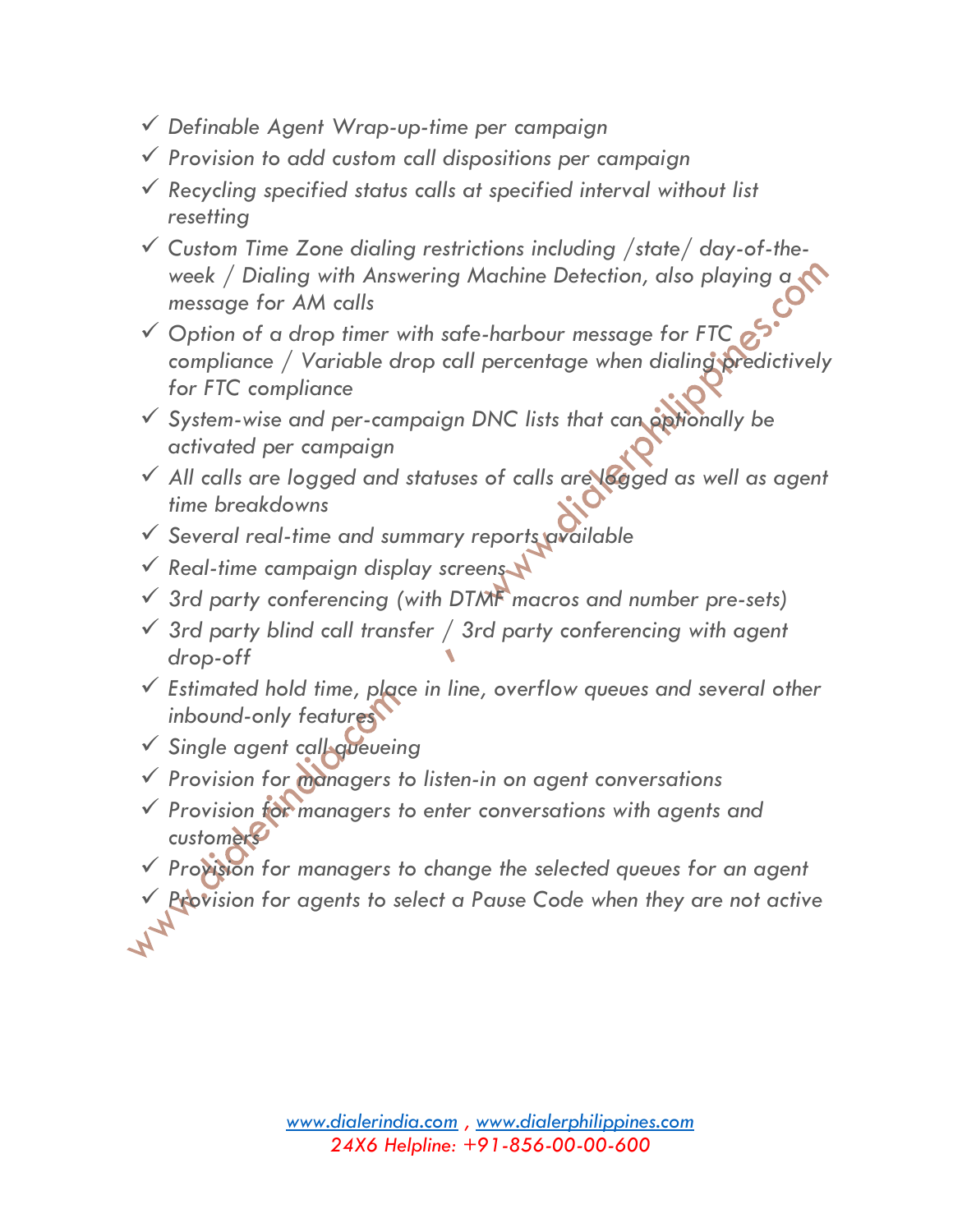#### *Advanced Features with Avyukta e Call (Included with default Avyukta-e-Call Pricing)*

- ✓ *WebRTC (No softphone required on Linux/Windows Machines)*
- ✓ *SMS/Email OTP verification on lead /recording /report download for better internal security*
- ✓ *Skills-based ranking and call routing per inbound group(queues) and campaign*
- ✓ *Queue Prioritization per campaign and inbound group*
- ✓ *Provision to set user levels and permissions for certain features and campaigns*
- ✓ *Automated Team Leader for time-based triggers (SMS/Email reminders) for wait time, pause time, No Calls*
- ✓ *OTP Based Lead Security*
- ✓ *Number Masking*
- ✓ *Hot Key Disposition (to save TAT and increase Talk Time)*
- ✓ *Sticky Agent*
- ✓ *Faster hang up/dispositioning with one key press (Hotkeys)*
- ✓ *Press 1, Broadcast, OBD, Voice Mail*
- ✓ *Avatar Dialer (Latest addition, May / May not be available with default modules)*

*[www.dialerindia.com](http://www.dialerindia.com/) , [www.dialerphilippines.com](http://www.dialerphilippines.com/) 24X6 Helpline: +91-856-00-00-600*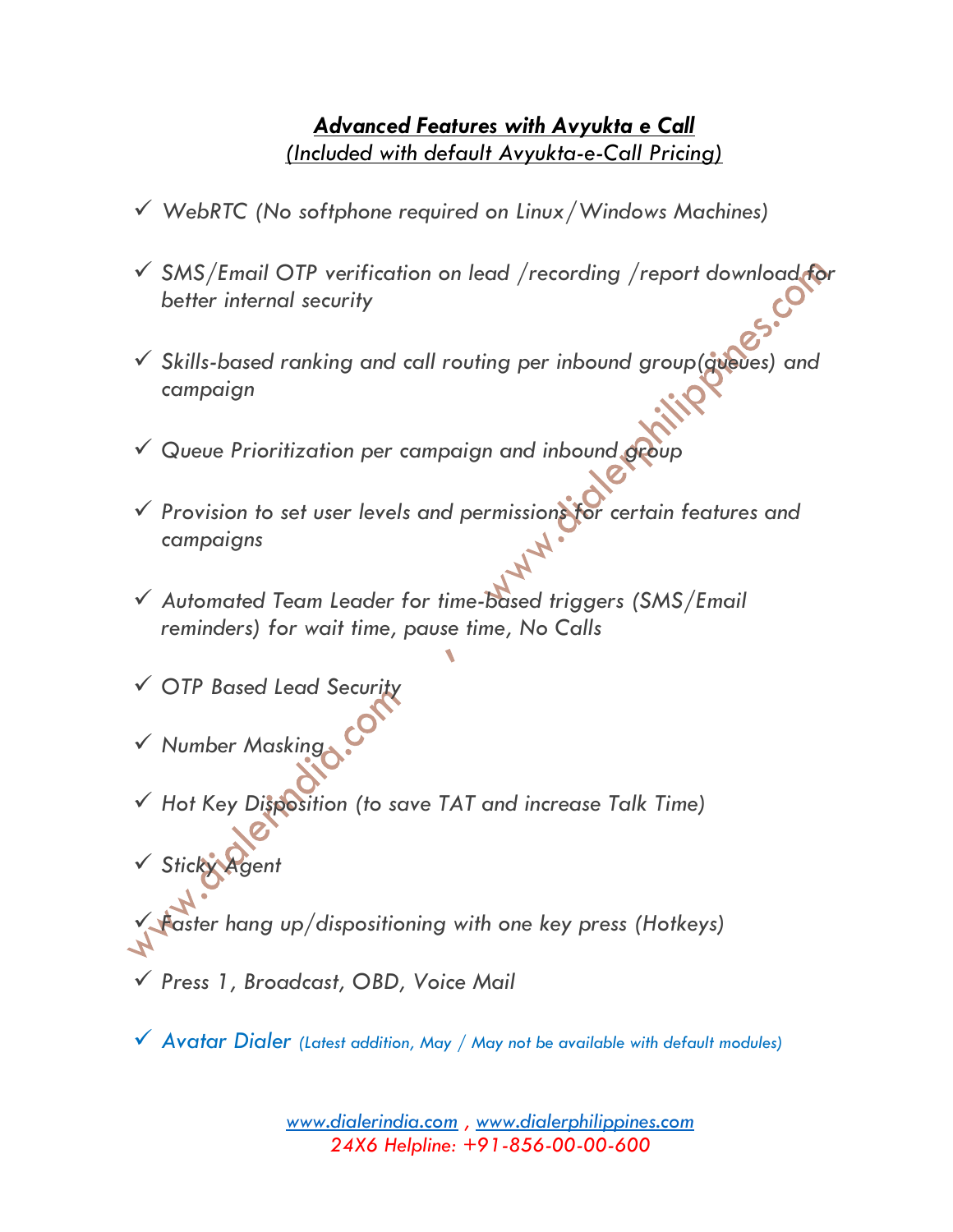- ✓ *Dynamic Custom CRM Agent Popup (May/May not be available with default)*
- ✓ *OBD/Survey/Press1 Report (May/May not be available with default)*
- ✓ *Customized Reports like*

Agent Productivity, Avg Handling Time, Total Break Time, Login Time etc.

✓ *Live Chat System (Agent/Admin), (May/May not be available with default)*

# *All tutorials available on [www.dialerindia.com/tutorials.php](http://www.dialerindia.com/tutorials.php)*

## *Custom Features with Avyukta e Call*

- ✓ *Almost all Inhouse CRM /ERP / MIS integrations (Subjected to API availability on Push / Pull / Both)*
- ✓ *Automated Team Leader for time-based triggers (SMS/Email reminders) for Lead exhaust events*
- ✓ *Zoho/Sugar CRM/Lead Squared/Fresh sales/Yeti/Odoo/Vtiger In house CRM/Sales Force/Spreadsheet/Vtiger/Freshdesk CRM (Subjected to API availability on Push / Pull / Both)*
- ✓ *integration of SMS via GSM / SMS Gateway and API conjunction with Dialer on custom forms*
- ✓ *Masking CRM to mask all confidential parameters on Agent lead pop up with precised profile creations such that only concerned person can view or edit the concerned data / fields.*
- ✓ *Heart beat server creation / Load balancing setup / Clustered / scratch Installation for redundancy and backup/s.*
- ✓ *Click to Call / Via WebRTC / IP Phones and SoftPhones*
- ✓ *GPS and Pin Code integration for custom ACD (In/Outbound) call flow.*